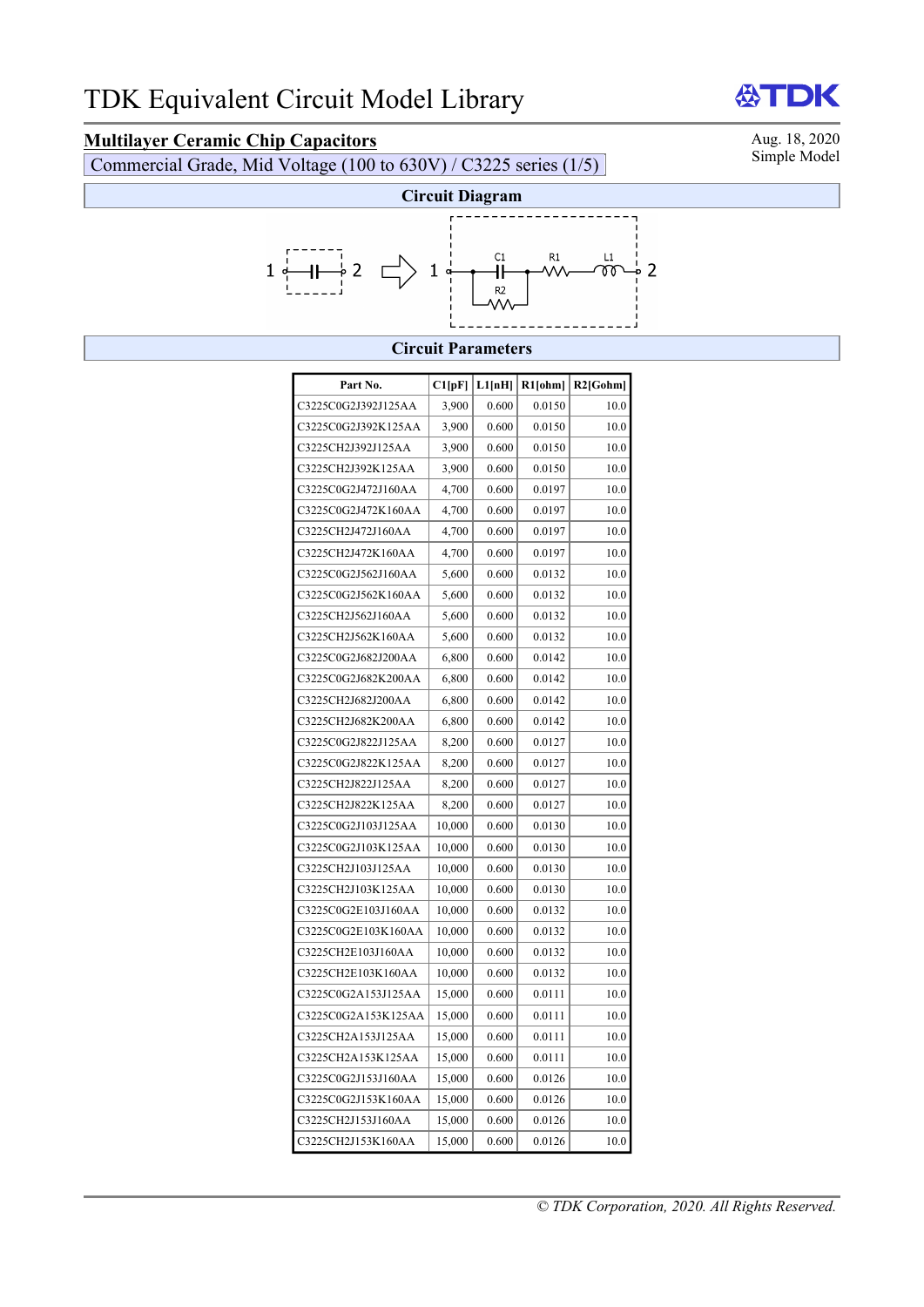# **Multilayer Ceramic Chip Capacitors**<br>Commercial Grade, Mid Voltage (100 to 630V) / C3225 series (2/5) Simple Model

Commercial Grade, Mid Voltage (100 to  $630V$ ) / C3225 series (2/5)

**ATDK** 



#### **Circuit Parameters**

| Part No.            | Cl[pF] | L1[nH] | R1[ohm] | R2[Gohm] |
|---------------------|--------|--------|---------|----------|
| C3225C0G2E153J200AA | 15,000 | 0.600  | 0.0089  | 10.0     |
| C3225C0G2E153K200AA | 15,000 | 0.600  | 0.0089  | 10.0     |
| C3225CH2E153J200AA  | 15,000 | 0.600  | 0.0089  | 10.0     |
| C3225CH2E153K200AA  | 15,000 | 0.600  | 0.0089  | 10.0     |
| C3225C0G2E223J160AA | 22,000 | 0.600  | 0.0124  | 10.0     |
| C3225C0G2E223K160AA | 22,000 | 0.600  | 0.0124  | 10.0     |
| C3225C0G2A223J160AA | 22,000 | 0.600  | 0.0083  | 10.0     |
| C3225C0G2A223K160AA | 22,000 | 0.600  | 0.0083  | 10.0     |
| C3225CH2E223J160AA  | 22,000 | 0.600  | 0.0124  | 10.0     |
| C3225CH2E223K160AA  | 22,000 | 0.600  | 0.0124  | 10.0     |
| C3225CH2A223J160AA  | 22,000 | 0.600  | 0.0083  | 10.0     |
| C3225CH2A223K160AA  | 22,000 | 0.600  | 0.0083  | 10.0     |
| C3225C0G2J223J230AA | 22,000 | 0.600  | 0.0088  | 10.0     |
| C3225C0G2J223K230AA | 22,000 | 0.600  | 0.0088  | 10.0     |
| C3225C0G2W223J230AA | 22,000 | 0.600  | 0.0107  | 10.0     |
| C3225C0G2W223K230AA | 22,000 | 0.600  | 0.0107  | 10.0     |
| C3225CH2J223J230AA  | 22,000 | 0.600  | 0.0088  | 10.0     |
| C3225CH2J223K230AA  | 22,000 | 0.600  | 0.0088  | 10.0     |
| C3225CH2W223J230AA  | 22,000 | 0.600  | 0.0107  | 10.0     |
| C3225CH2W223K230AA  | 22,000 | 0.600  | 0.0107  | 10.0     |
| C3225C0G2A333J200AA | 33,000 | 0.600  | 0.0078  | 10.0     |
| C3225C0G2A333K200AA | 33,000 | 0.600  | 0.0078  | 10.0     |
| C3225CH2A333J200AA  | 33,000 | 0.600  | 0.0078  | 10.0     |
| C3225CH2A333K200AA  | 33,000 | 0.600  | 0.0078  | 10.0     |
| C3225C0G2E333J230AA | 33,000 | 0.600  | 0.0107  | 10.0     |
| C3225C0G2E333K230AA | 33,000 | 0.600  | 0.0107  | 10.0     |
| C3225CH2E333J230AA  | 33,000 | 0.600  | 0.0107  | 10.0     |
| C3225CH2E333K230AA  | 33,000 | 0.600  | 0.0107  | 10.0     |
| C3225C0G2J333J250AA | 33,000 | 0.600  | 0.0070  | 10.0     |
| C3225C0G2J333K250AA | 33,000 | 0.600  | 0.0070  | 10.0     |
| C3225C0G2W333J250AA | 33,000 | 0.600  | 0.0122  | 10.0     |
| C3225C0G2W333K250AA | 33,000 | 0.600  | 0.0122  | 10.0     |
| C3225CH2J333J250AA  | 33,000 | 0.600  | 0.0070  | 10.0     |
| C3225CH2J333K250AA  | 33,000 | 0.600  | 0.0070  | 10.0     |
| C3225CH2W333J250AA  | 33,000 | 0.600  | 0.0122  | 10.0     |
| C3225CH2W333K250AA  | 33,000 | 0.600  | 0.0122  | 10.0     |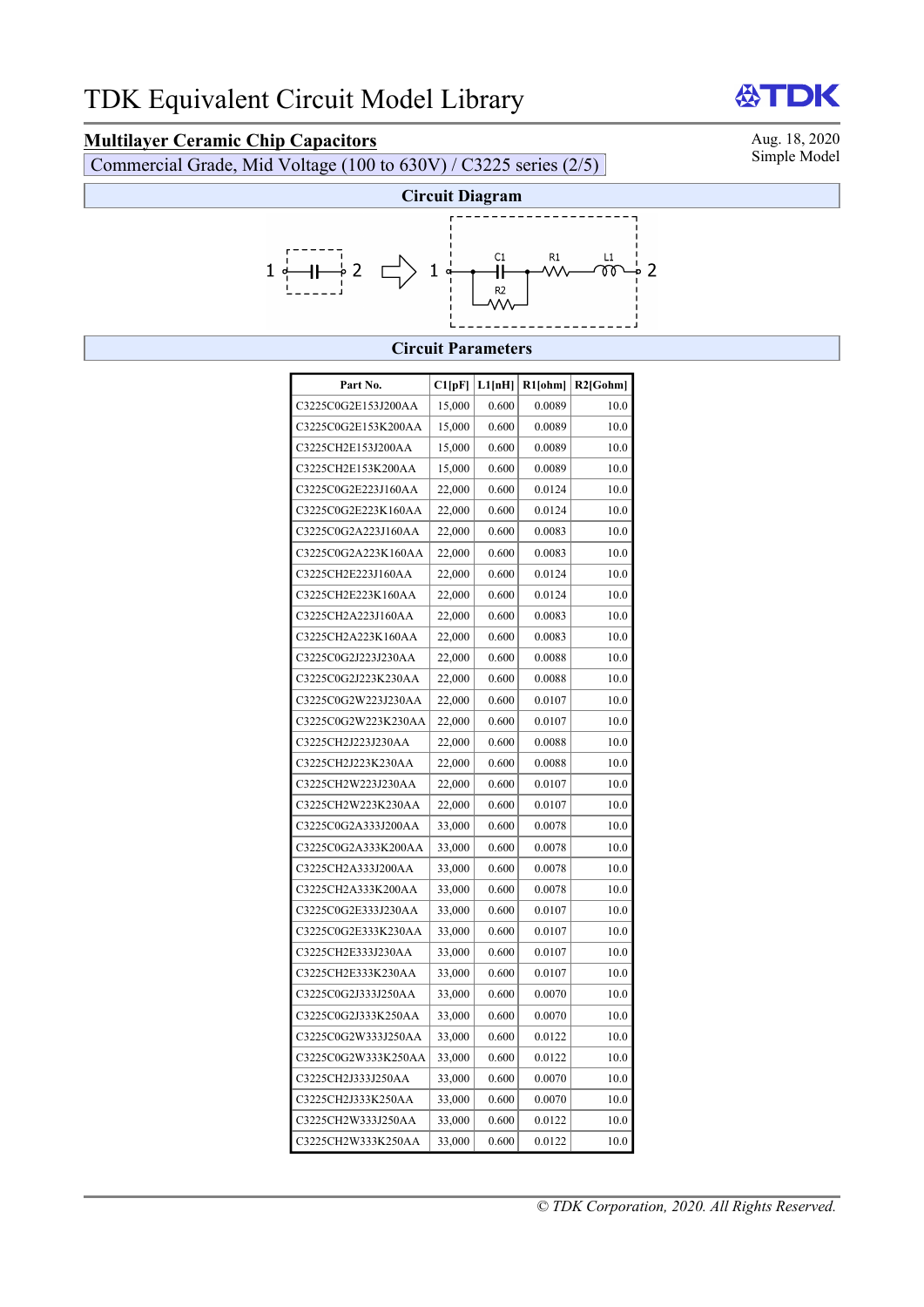# **Multilayer Ceramic Chip Capacitors**<br>Commercial Grade, Mid Voltage (100 to 630V) / C3225 series (3/5) Simple Model

Commercial Grade, Mid Voltage (100 to 630V) / C3225 series (3/5)

**ATDK** 



#### **Circuit Parameters**

| Part No.            | Cl[pF]  | L1[nH] | $R1$ [ohm] | R2[Gohm] |
|---------------------|---------|--------|------------|----------|
| C3225JB2J473K200AA  | 47,000  | 0.600  | 0.0324     | 10.0     |
| C3225JB2J473M200AA  | 47,000  | 0.600  | 0.0324     | 10.0     |
| C3225X5R2J473K200AA | 47,000  | 0.600  | 0.0324     | 10.0     |
| C3225X5R2J473M200AA | 47,000  | 0.600  | 0.0324     | 10.0     |
| C3225X7R2J473K200AA | 47,000  | 0.600  | 0.0324     | 10.0     |
| C3225X7R2J473M200AA | 47,000  | 0.600  | 0.0324     | 10.0     |
| C3225C0G2A473J230AA | 47,000  | 0.600  | 0.0072     | 10.0     |
| C3225C0G2A473K230AA | 47,000  | 0.600  | 0.0072     | 10.0     |
| C3225CH2A473J230AA  | 47,000  | 0.600  | 0.0072     | 10.0     |
| C3225CH2A473K230AA  | 47,000  | 0.600  | 0.0072     | 10.0     |
| C3225C0G2E473J250AA | 47,000  | 0.600  | 0.0098     | 10.0     |
| C3225C0G2E473K250AA | 47,000  | 0.600  | 0.0098     | 10.0     |
| C3225CH2E473J250AA  | 47,000  | 0.600  | 0.0098     | 10.0     |
| C3225CH2E473K250AA  | 47,000  | 0.600  | 0.0098     | 10.0     |
| C3225JB2J683K200AA  | 68,000  | 0.600  | 0.0202     | 7.35     |
| C3225JB2J683M200AA  | 68,000  | 0.600  | 0.0202     | 7.35     |
| C3225X5R2J683K200AA | 68,000  | 0.600  | 0.0202     | 7.35     |
| C3225X5R2J683M200AA | 68,000  | 0.600  | 0.0202     | 7.35     |
| C3225X7R2J683K200AA | 68,000  | 0.600  | 0.0202     | 7.35     |
| C3225X7R2J683M200AA | 68,000  | 0.600  | 0.0202     | 7.35     |
| C3225C0G2A683J230AA | 68,000  | 0.600  | 0.0103     | 7.35     |
| C3225C0G2A683K230AA | 68,000  | 0.600  | 0.0103     | 7.35     |
| C3225CH2A683J230AA  | 68,000  | 0.600  | 0.0103     | 7.35     |
| C3225CH2A683K230AA  | 68,000  | 0.600  | 0.0103     | 7.35     |
| C3225X7T2J104K160AC | 100,000 | 0.600  | 0.0162     | 5.00     |
| C3225X7T2J104M160AC | 100,000 | 0.600  | 0.0162     | 5.00     |
| C3225JB2E104K200AA  | 100,000 | 0.600  | 0.0208     | 5.00     |
| C3225JB2E104M200AA  | 100,000 | 0.600  | 0.0208     | 5.00     |
| C3225X7R2E104K200AA | 100,000 | 0.600  | 0.0208     | 5.00     |
| C3225X7R2E104M200AA | 100,000 | 0.600  | 0.0208     | 5.00     |
| C3225JB2E154K200AA  | 150,000 | 0.600  | 0.0132     | 3.33     |
| C3225JB2E154M200AA  | 150,000 | 0.600  | 0.0132     | 3.33     |
| C3225X5R2E154K200AA | 150,000 | 0.600  | 0.0132     | 3.33     |
| C3225X5R2E154M200AA | 150,000 | 0.600  | 0.0132     | 3.33     |
| C3225X7R2E154K200AA | 150,000 | 0.600  | 0.0132     | 3.33     |
| C3225X7R2E154M200AA | 150,000 | 0.600  | 0.0132     | 3.33     |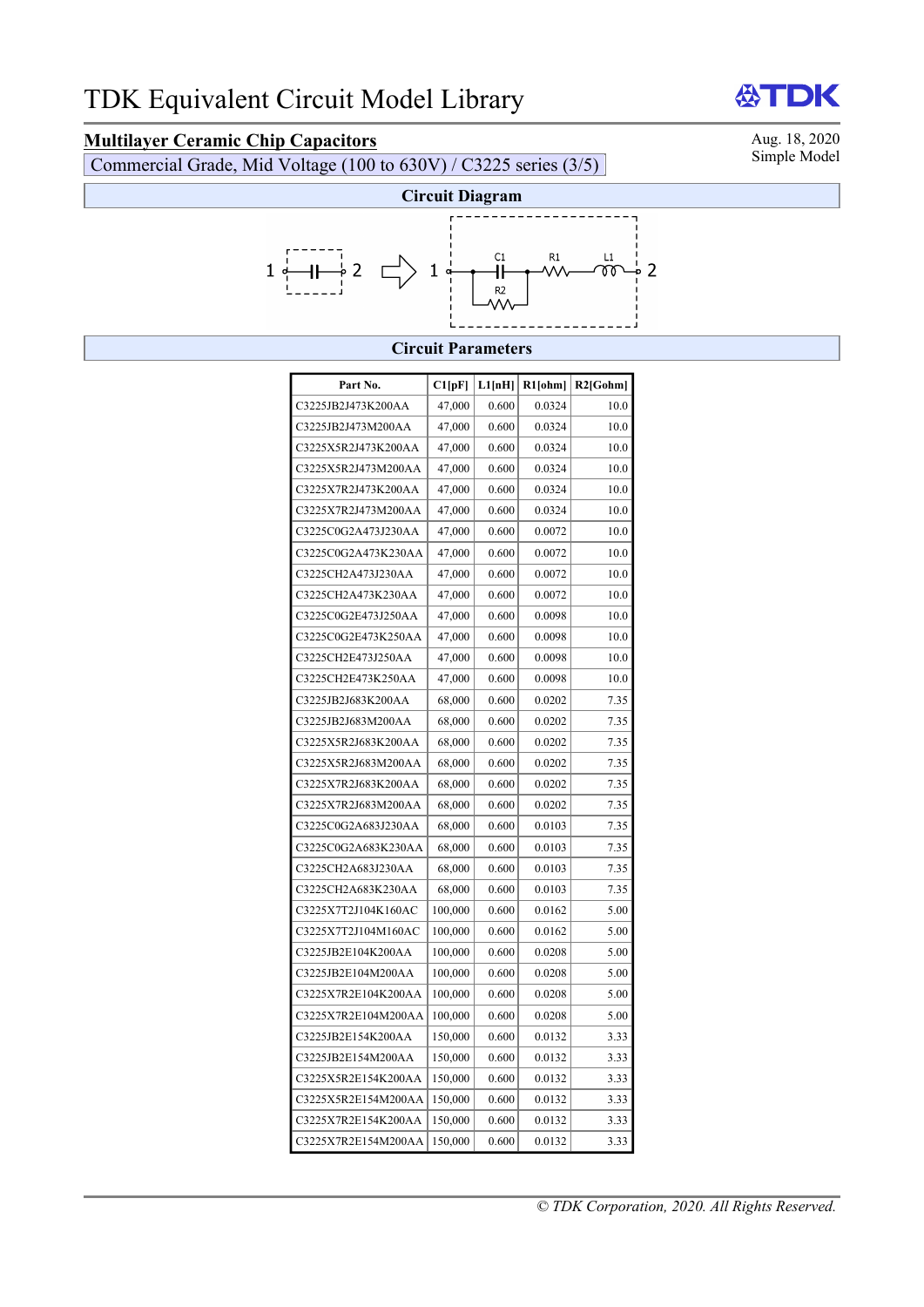## **Multilayer Ceramic Chip Capacitors**<br>Commercial Grade, Mid Voltage (100 to 630V) / C3225 series (4/5) Simple Model

Commercial Grade, Mid Voltage (100 to  $630V$ ) / C3225 series (4/5)



### **Circuit Parameters**

| Part No.            | Cl[pF]    | L1[nH] | $R1$ [ohm] | $R2$ [Gohm] |
|---------------------|-----------|--------|------------|-------------|
| C3225X7T2J154K200AC | 150,000   | 0.600  | 0.0119     | 3.33        |
| C3225X7T2J154M200AC | 150,000   | 0.600  | 0.0119     | 3.33        |
| C3225JB2E224K200AA  | 220,000   | 0.600  | 0.0119     | 2.27        |
| C3225JB2E224M200AA  | 220,000   | 0.600  | 0.0119     | 2.27        |
| C3225X5R2E224K200AA | 220,000   | 0.600  | 0.0119     | 2.27        |
| C3225X5R2E224M200AA | 220,000   | 0.600  | 0.0119     | 2.27        |
| C3225X7R2E224K200AA | 220,000   | 0.600  | 0.0119     | 2.27        |
| C3225X7R2E224M200AA | 220,000   | 0.600  | 0.0119     | 2.27        |
| C3225X7T2W224K200AA | 220,000   | 0.600  | 0.0099     | 2.27        |
| C3225X7T2W224M200AA | 220,000   | 0.600  | 0.0099     | 2.27        |
| C3225JB2A334K200AA  | 330,000   | 0.600  | 0.0093     | 1.52        |
| C3225JB2A334M200AA  | 330,000   | 0.600  | 0.0093     | 1.52        |
| C3225X7R2A334K200AA | 330,000   | 0.600  | 0.0093     | 1.52        |
| C3225X7R2A334M200AA | 330,000   | 0.600  | 0.0093     | 1.52        |
| C3225X7T2E334K200AA | 330,000   | 0.600  | 0.0081     | 1.52        |
| C3225X7T2E334M200AA | 330,000   | 0.600  | 0.0081     | 1.52        |
| C3225JB2A474K200AA  | 470,000   | 0.600  | 0.0087     | 1.06        |
| C3225JB2A474M200AA  | 470,000   | 0.600  | 0.0087     | 1.06        |
| C3225X7R2A474K200AA | 470,000   | 0.600  | 0.0087     | 1.06        |
| C3225X7R2A474M200AA | 470,000   | 0.600  | 0.0087     | 1.06        |
| C3225JB2A684K160AA  | 680,000   | 0.600  | 0.0058     | 0.735       |
| C3225JB2A684M160AA  | 680,000   | 0.600  | 0.0058     | 0.735       |
| C3225X7R2A684K160AA | 680,000   | 0.600  | 0.0058     | 0.735       |
| C3225X7R2A684M160AA | 680,000   | 0.600  | 0.0058     | 0.735       |
| C3225JB2A105K200AA  | 1,000,000 | 0.600  | 0.0057     | 0.500       |
| C3225JB2A105M200AA  | 1,000,000 | 0.600  | 0.0057     | 0.500       |
| C3225X7R2A105K200AA | 1,000,000 | 0.600  | 0.0057     | 0.500       |
| C3225X7R2A105M200AA | 1,000,000 | 0.600  | 0.0057     | 0.500       |
| C3225JB2A155K200AB  | 1,500,000 | 0.600  | 0.0045     | 0.333       |
| C3225JB2A155M200AB  | 1,500,000 | 0.600  | 0.0045     | 0.333       |
| C3225X5R2A155K200AB | 1,500,000 | 0.600  | 0.0045     | 0.333       |
| C3225X5R2A155M200AB | 1,500,000 | 0.600  | 0.0045     | 0.333       |
| C3225X7R2A155K200AB | 1,500,000 | 0.600  | 0.0045     | 0.333       |
| C3225X7R2A155M200AB | 1,500,000 | 0.600  | 0.0045     | 0.333       |
| C3225JB2A225K230AB  | 2,200,000 | 0.600  | 0.0027     | 0.227       |
| C3225JB2A225M230AB  | 2,200,000 | 0.600  | 0.0027     | 0.227       |

*© TDK Corporation, 2020. All Rights Reserved.*